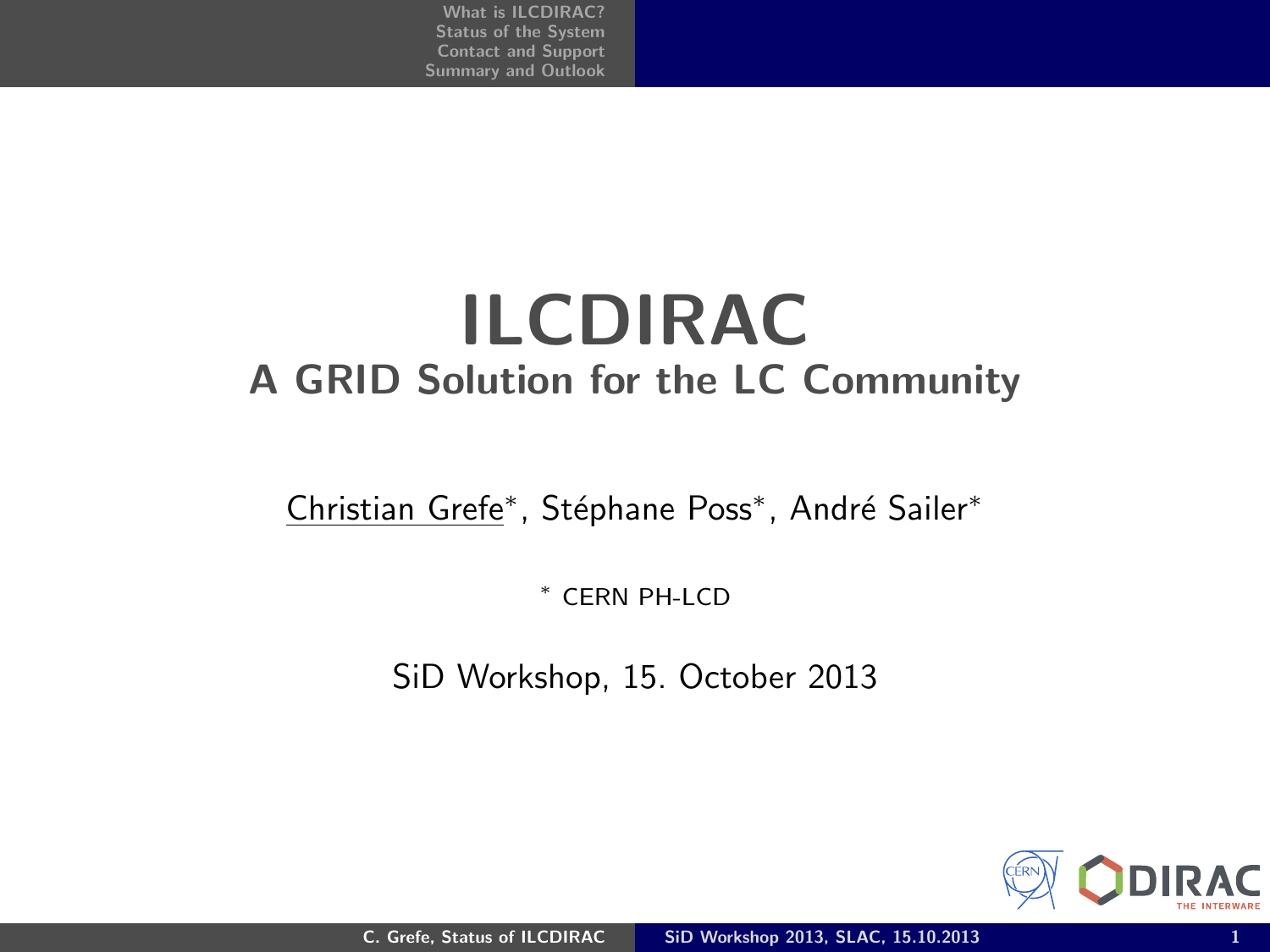## **Outline**

### 1 [What is ILCDIRAC?](#page-2-0)

- 2 [Status of the System](#page-6-0)
- <sup>3</sup> [Contact and Support](#page-12-0)
- 4 [Summary and Outlook](#page-14-0)



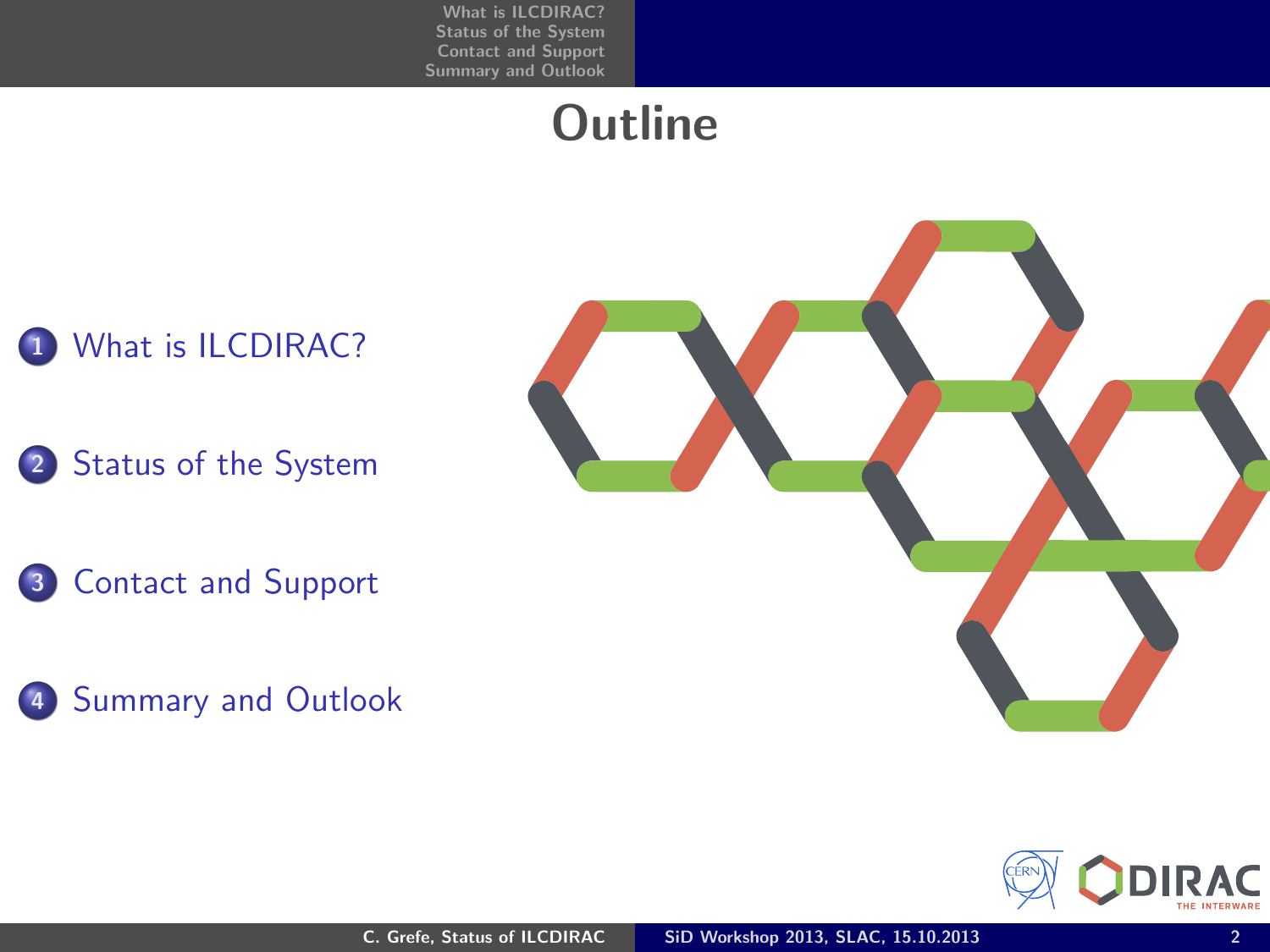**[Overview](#page-2-0)** [Application Framework](#page-3-0) [Software Management](#page-5-0)

## What is ILCDIRAC?

- Based on DIRAC (LHCb): Full GRID solution: Workload management, File catalog with meta data, Production System
- High level interfaces for all linear collider applications to allow easy job definition
- Software management system to ensure availability of all application on all sites
- Overlay system to automatically retrieve files including pile-up
- Multiple VOs supported: CALICE and ILC VO share many application and profit from ILCDIRAC
- More than 100 registered users, with about 20 active
- No more major developments, only bug fixes

## ILCDIRAC is stable!

<span id="page-2-0"></span>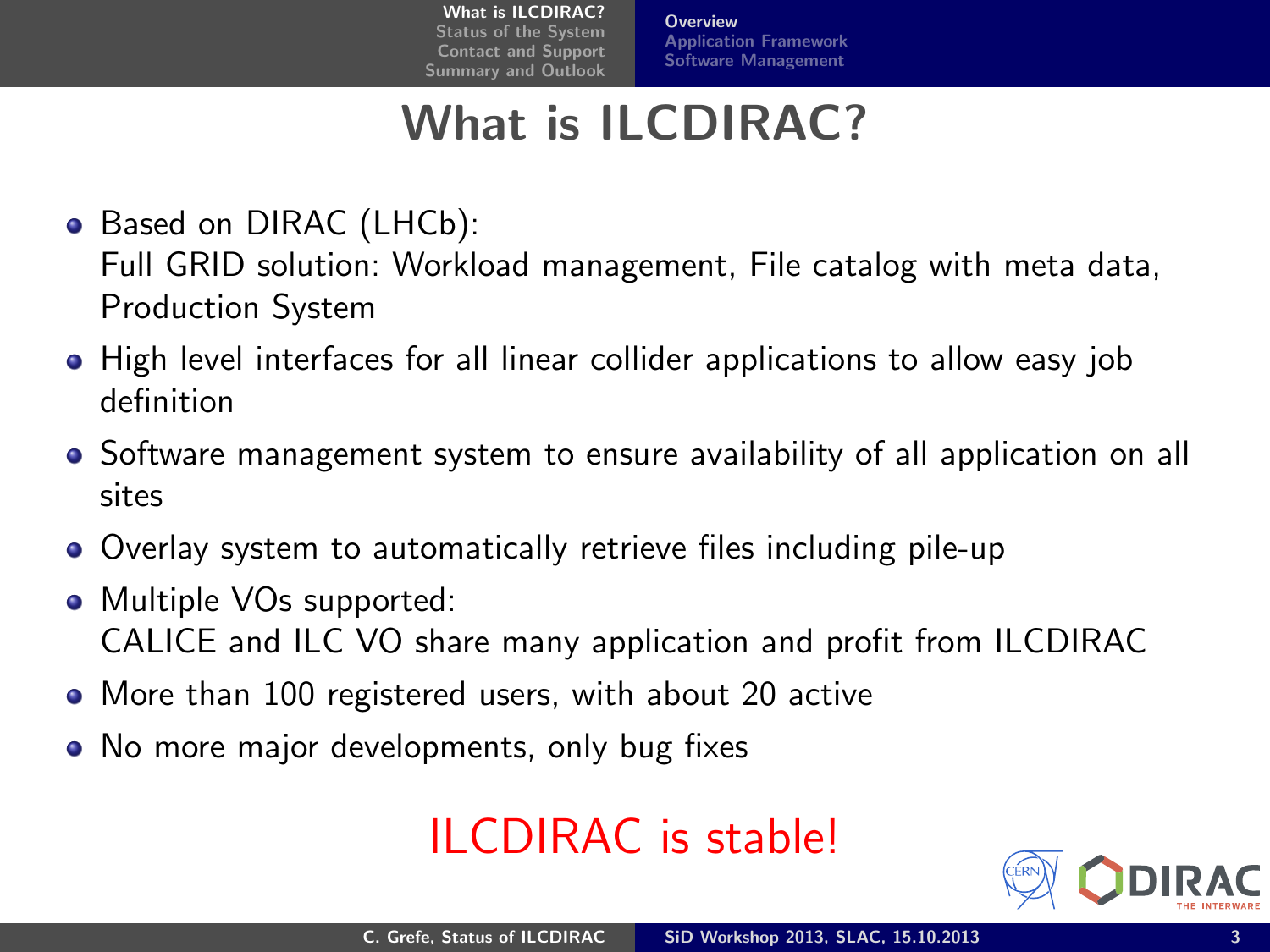**[Overview](#page-2-0)** [Application Framework](#page-4-0) [Software Management](#page-5-0)

## The Application Framework

- High level interface for all linear collider applications that streamlines job definition (14 applications)
- Linking of applications: output of one application can be used as input to another application



<span id="page-3-0"></span>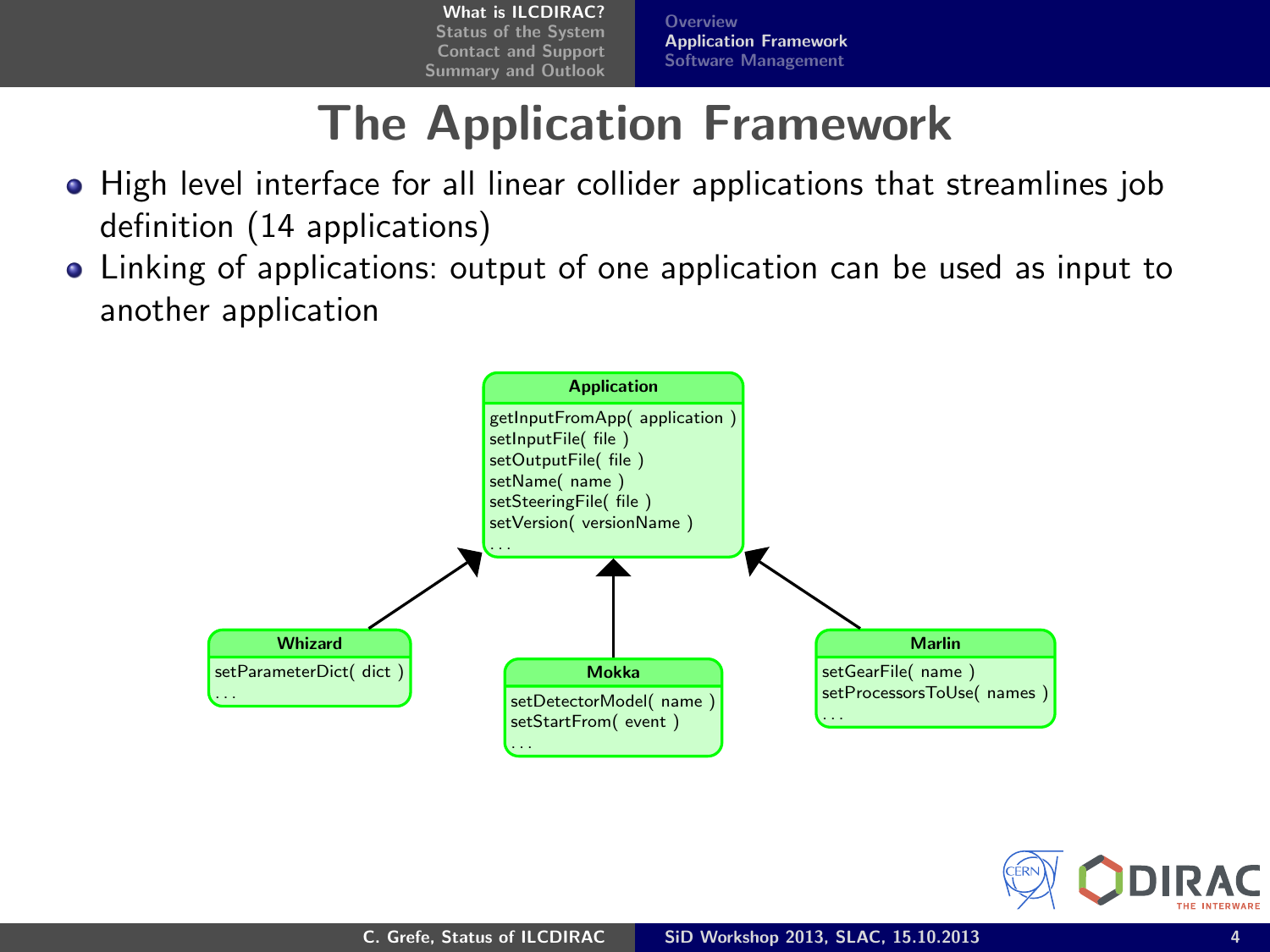<span id="page-4-0"></span>**[Overview](#page-2-0)** [Application Framework](#page-3-0) [Software Management](#page-5-0)

## The Application Framework

- High level interface for all linear collider applications that streamlines job definition (14 applications)
- Linking of applications: output of one application can be used as input to another application

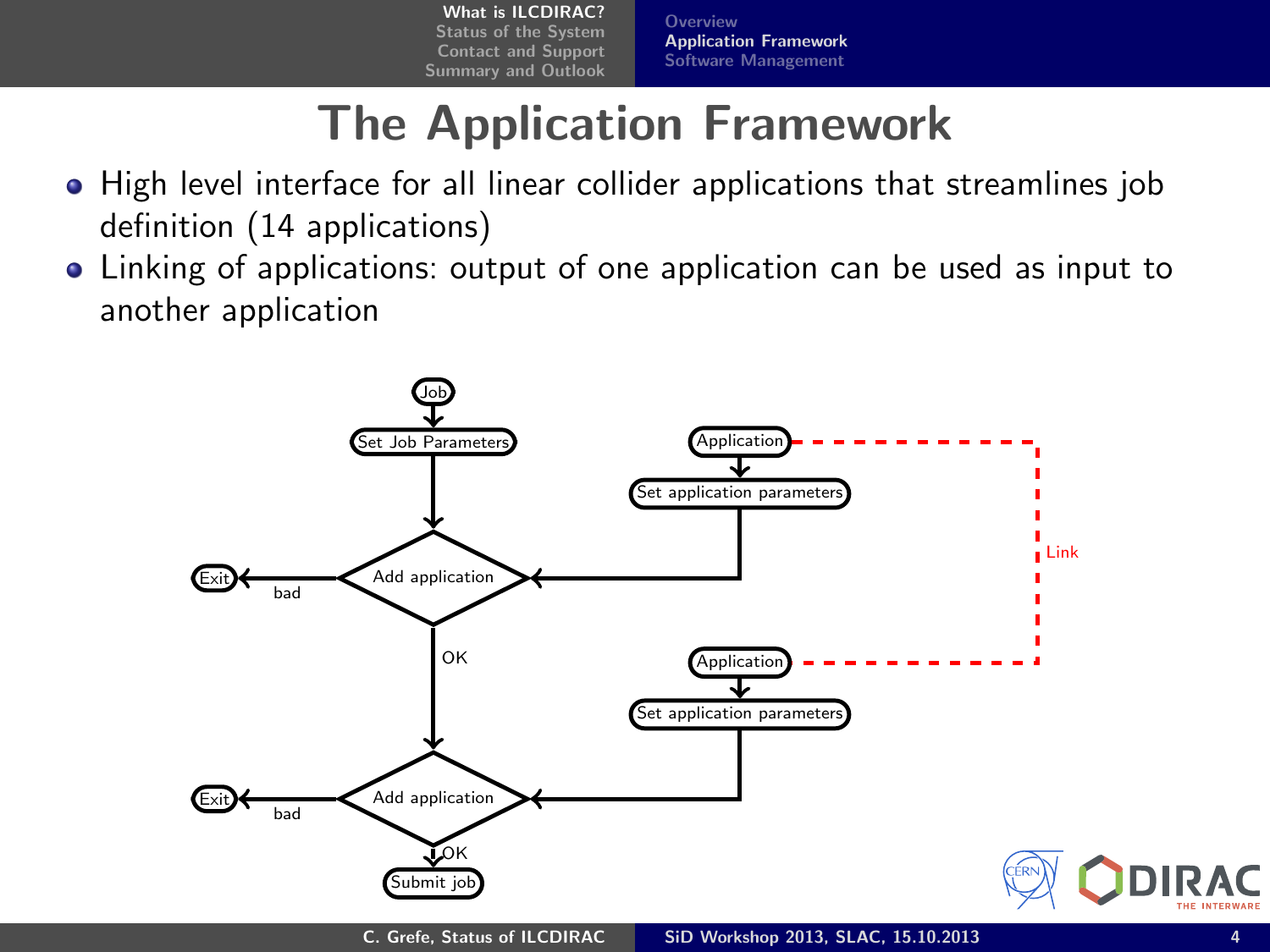**[Overview](#page-2-0)** [Application Framework](#page-3-0) [Software Management](#page-5-0)

## Software Management

- Applications and versions defined in configuration system
- Reference tar balls stored on dedicated storage element
- Job takes care of installation if necessary
- Use shared software area if possible
- Locking of shared area to avoid conflicting installations
- Dependecies are supported
- Default steering files are deployed as dependency



<span id="page-5-0"></span>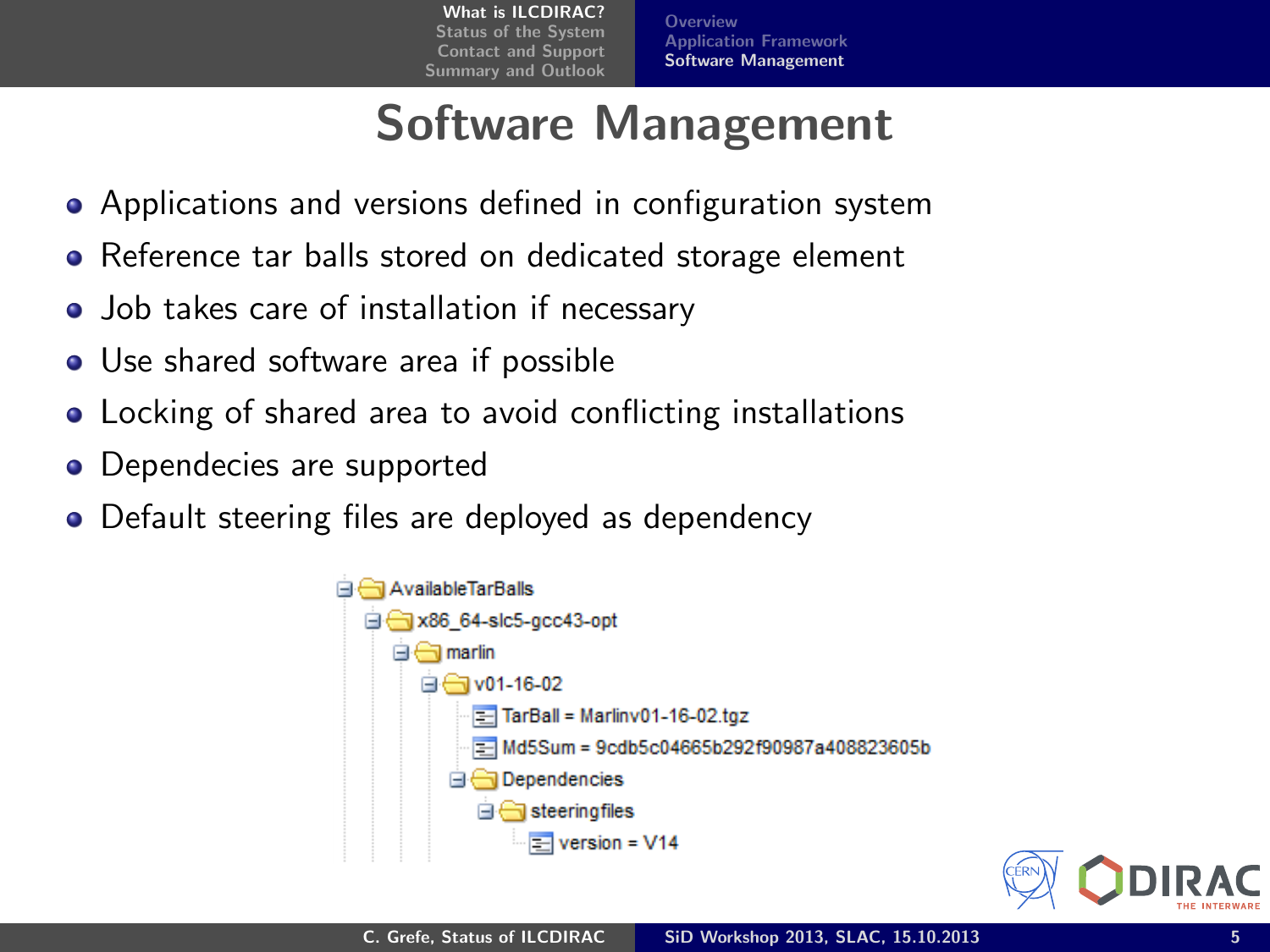- [What is ILCDIRAC?](#page-2-0) [Status of the System](#page-6-0) [Contact and Support](#page-12-0) [Summary and Outlook](#page-14-0) **[Overview](#page-6-0)** [Production Jobs](#page-7-0) [User Jobs](#page-9-0) [Data Management](#page-11-0)
- Successfully used in several mass production campaigns: CLIC CDR, SiD DBD, ILD DBD (user jobs only), CLIC Higgs Paper
- ILD is now adopting ILCDIRAC also as production system



<span id="page-6-0"></span>Generated on 2013-10-15 17:40:04 UTC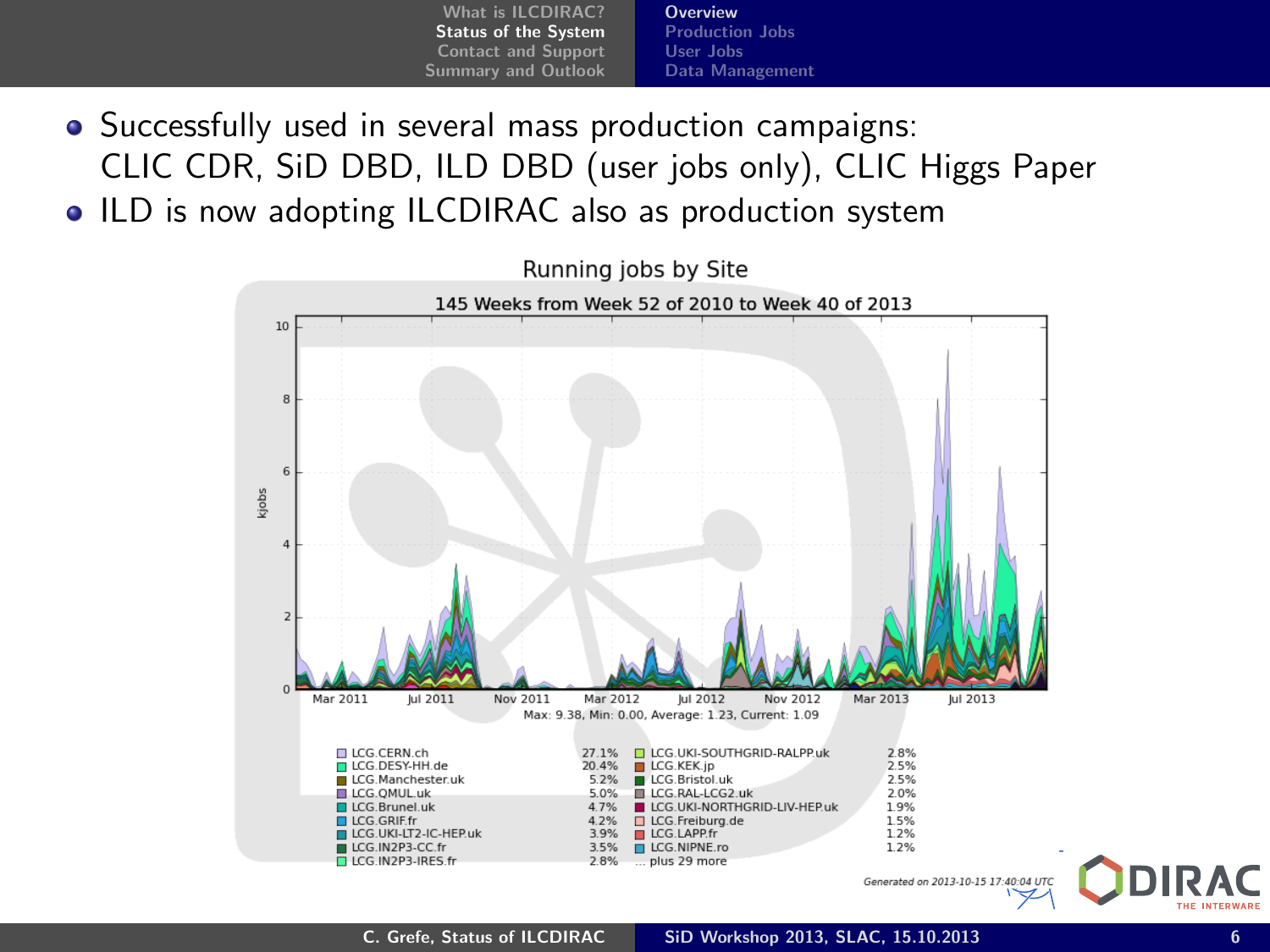[Overview](#page-6-0) [Production Jobs](#page-7-0) [User Jobs](#page-9-0) [Data Management](#page-11-0)

#### CPU used by Site



<span id="page-7-0"></span>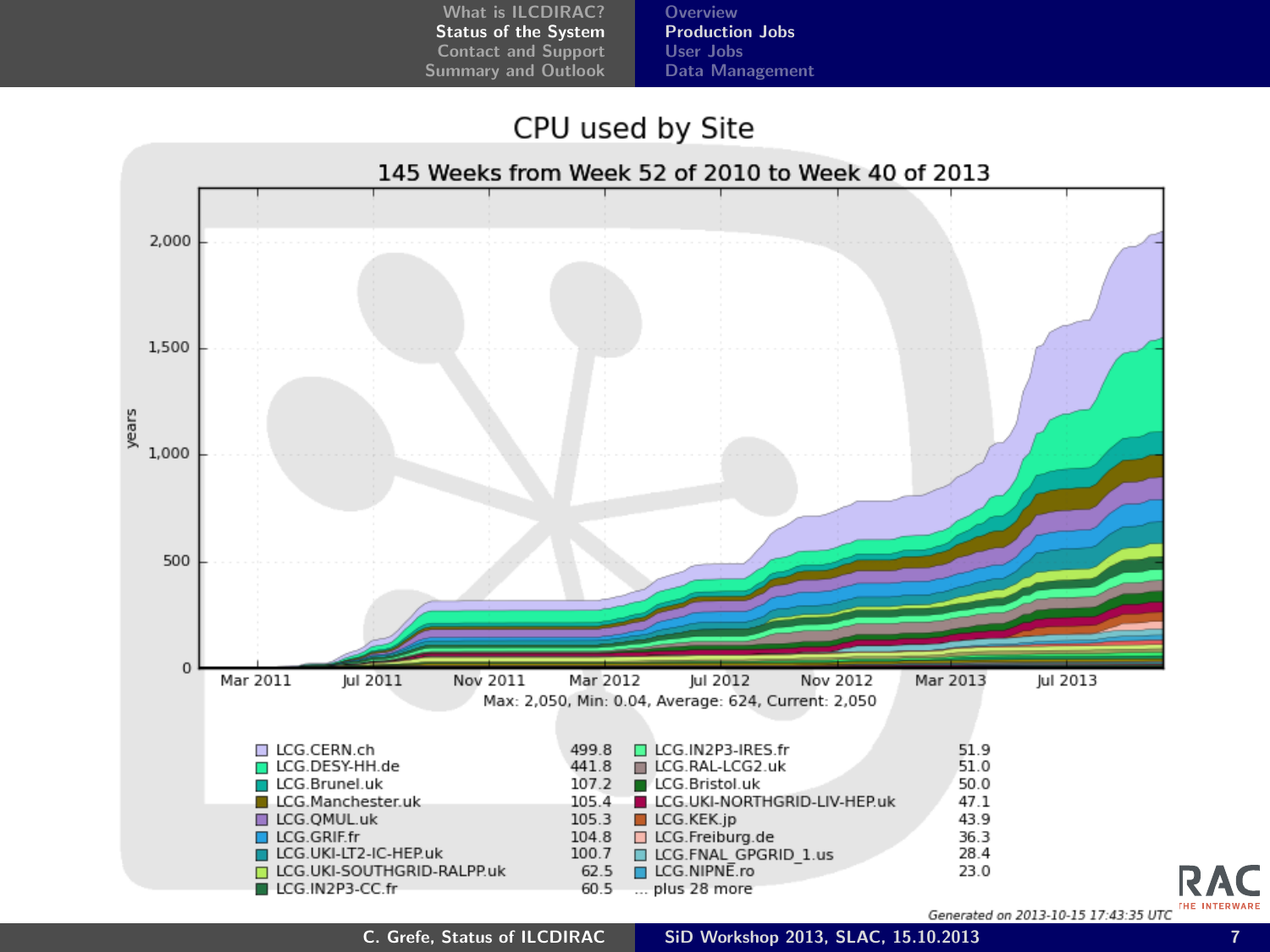[Overview](#page-6-0) [Production Jobs](#page-7-0) [User Jobs](#page-9-0) [Data Management](#page-11-0)

#### CPU used by JobType

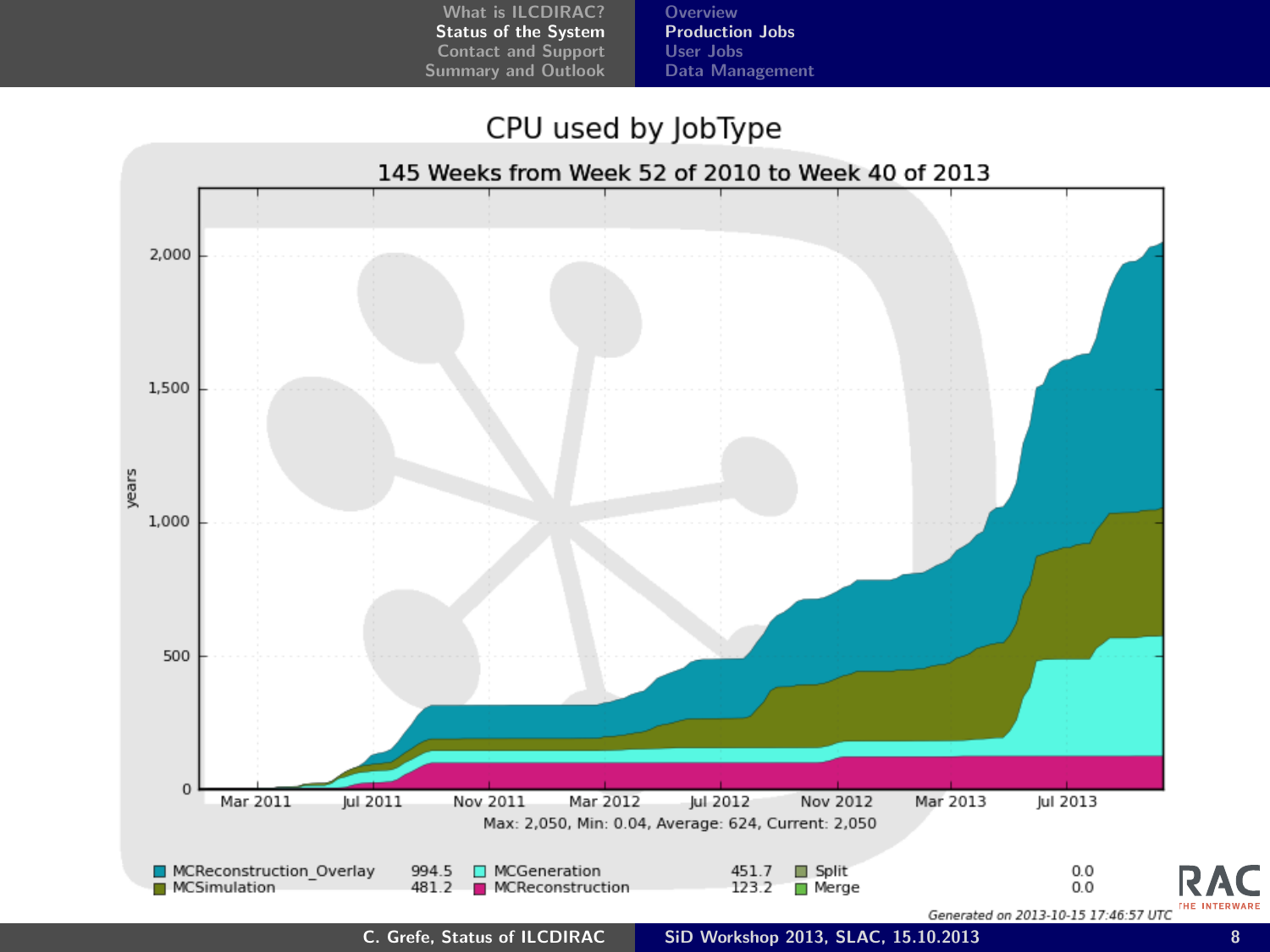[Overview](#page-6-0) [Production Jobs](#page-7-0) [User Jobs](#page-9-0) [Data Management](#page-11-0)

#### CPU used by Site



<span id="page-9-0"></span>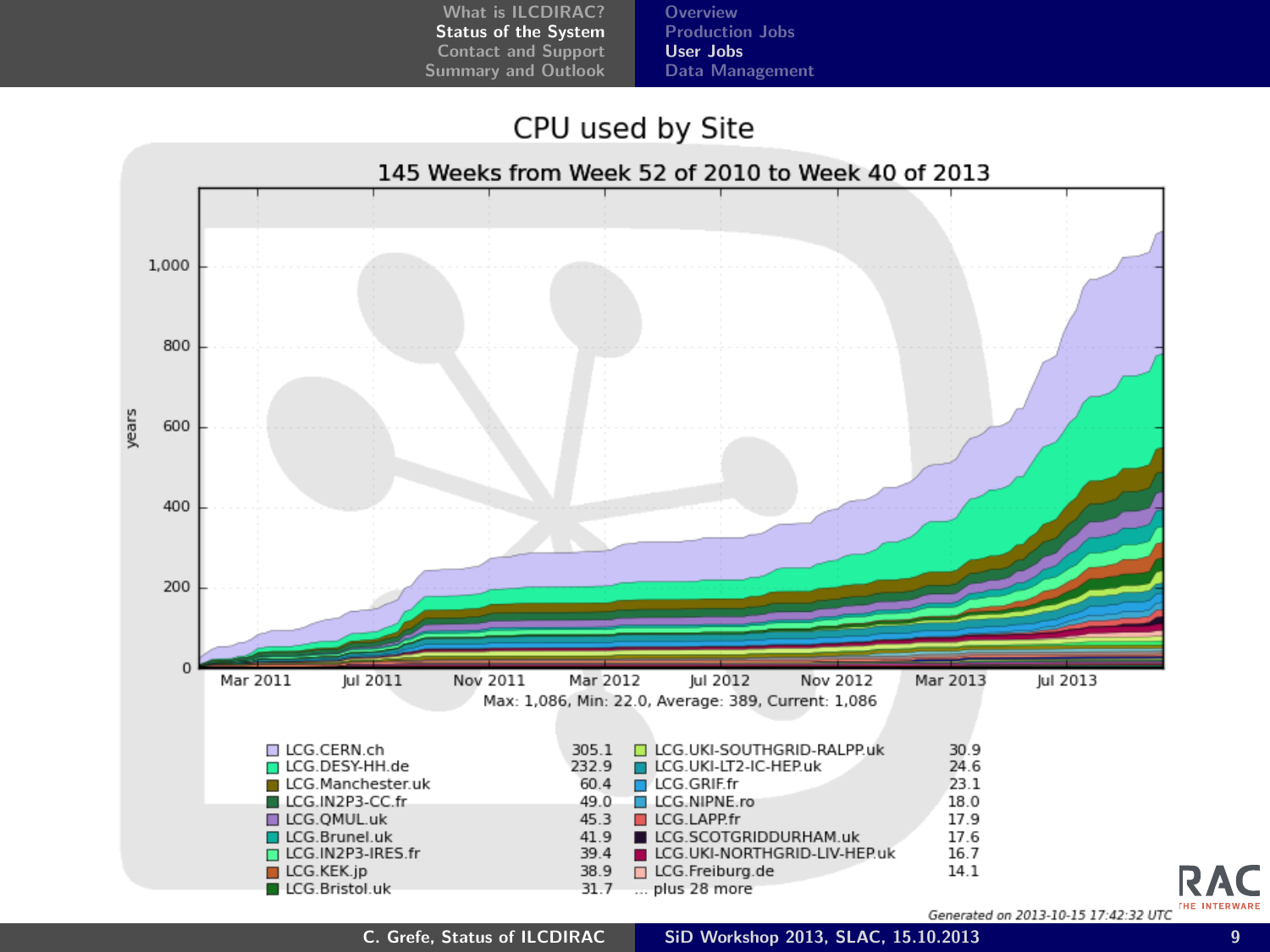[Overview](#page-6-0) [Production Jobs](#page-7-0) [User Jobs](#page-9-0) [Data Management](#page-11-0)

#### CPU used by User



C. Grefe, [Status of ILCDIRAC](#page-0-0) SiD Workshop 2013, SLAC, 15.10.2013 10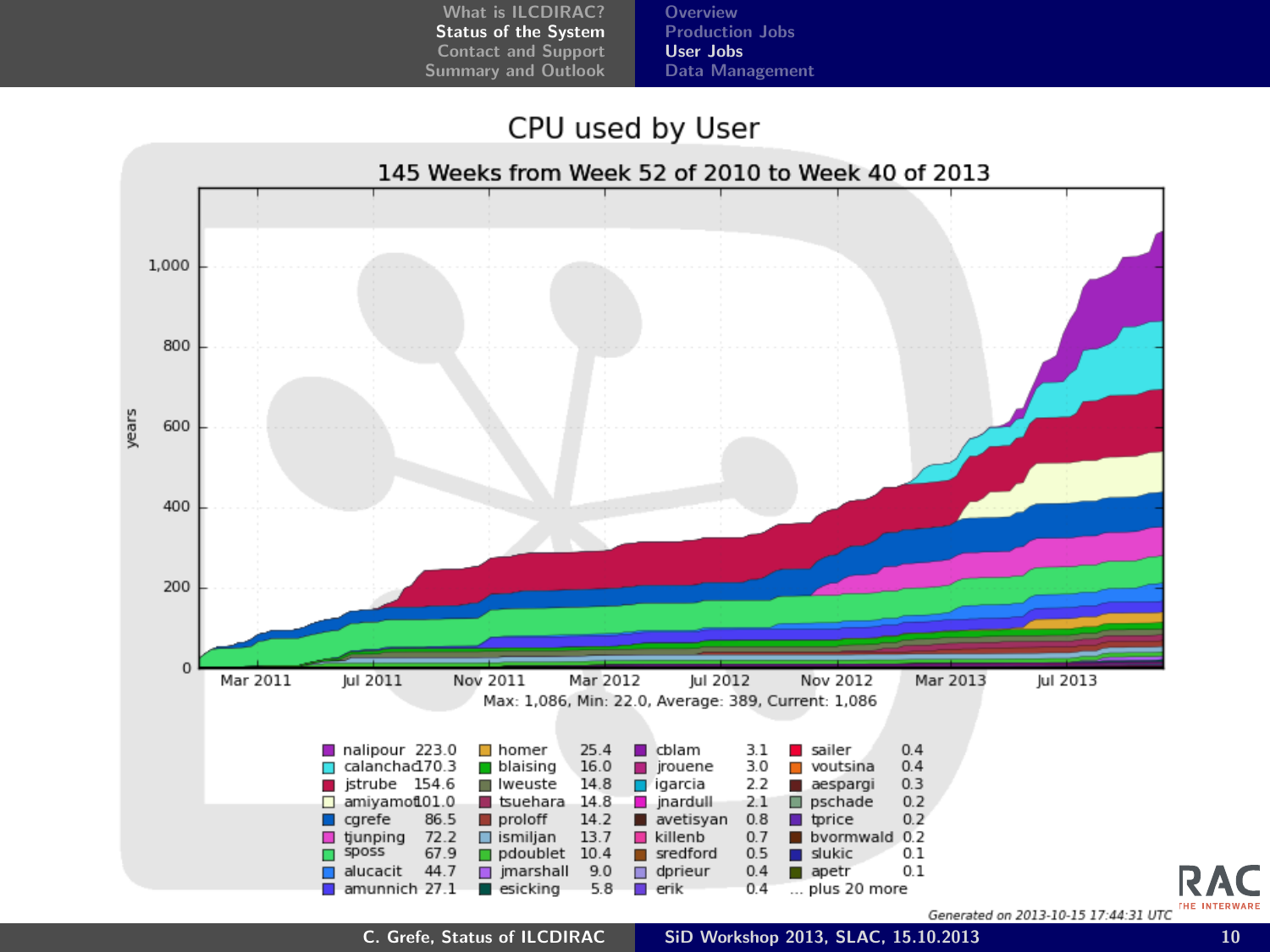[What is ILCDIRAC?](#page-2-0) [Status of the System](#page-6-0) [Contact and Support](#page-12-0) [Summary and Outlook](#page-14-0) [Overview](#page-6-0) [Production Jobs](#page-7-0) [User Jobs](#page-9-0) [Data Management](#page-11-0)

- DIRAC file catalog (DFC) knows about all files produced using ILCDIRAC
- Most ILD DBD files migrated into DFC
- Production files have meta data and ancestry set:  $\Rightarrow$  searchable from the web interface and CLI
- Failover mechanism prevents data loss
- Automatic replication between sites with at least two replicas stored by default

| Storage     | Total   | CHC.             | IL C   | $#$ Files |
|-------------|---------|------------------|--------|-----------|
| <b>CERN</b> | 1 PB    | 961 TB           | 40 TB  | 5425094   |
| <b>DESY</b> | 170 TB  | 0                | 160 TB | 752949    |
| <b>KEK</b>  | 150 TB  | 76 GB            | 149 TB | 644 365   |
| RAL         | 147 TB  | 4 T <sub>R</sub> | 89 T B | 1444776   |
| PNNL        | $25$ TB | $\mathbf{0}$     | 26 TB  | 739509    |

<span id="page-11-0"></span>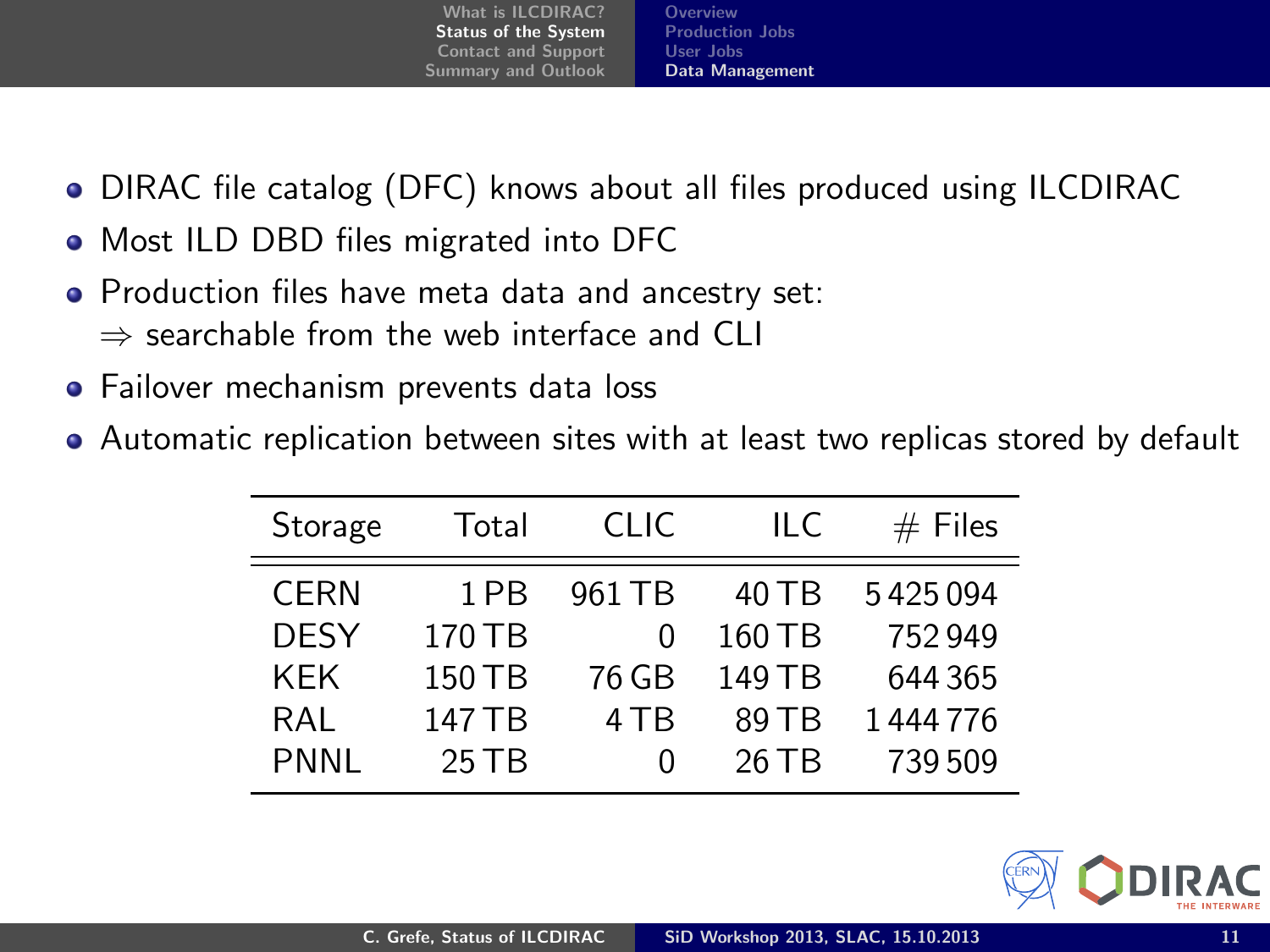## Getting Started

- (For now) ILCDIRAC requires dedicated registration in addition to registration with the ILC VO
- **•** Mailing lists:
	- Registration: ilcdirac-register@cern.ch
	- Questions: ilcdirac-support@cern.ch
- Forum:

<http://forum.linearcollider.org/index.php?t=index&cat=22>

Documentation:

<http://twiki.cern.ch/twiki/bin/view/CLIC/DiracUsage>

# Any new user is welcome!

<span id="page-12-0"></span>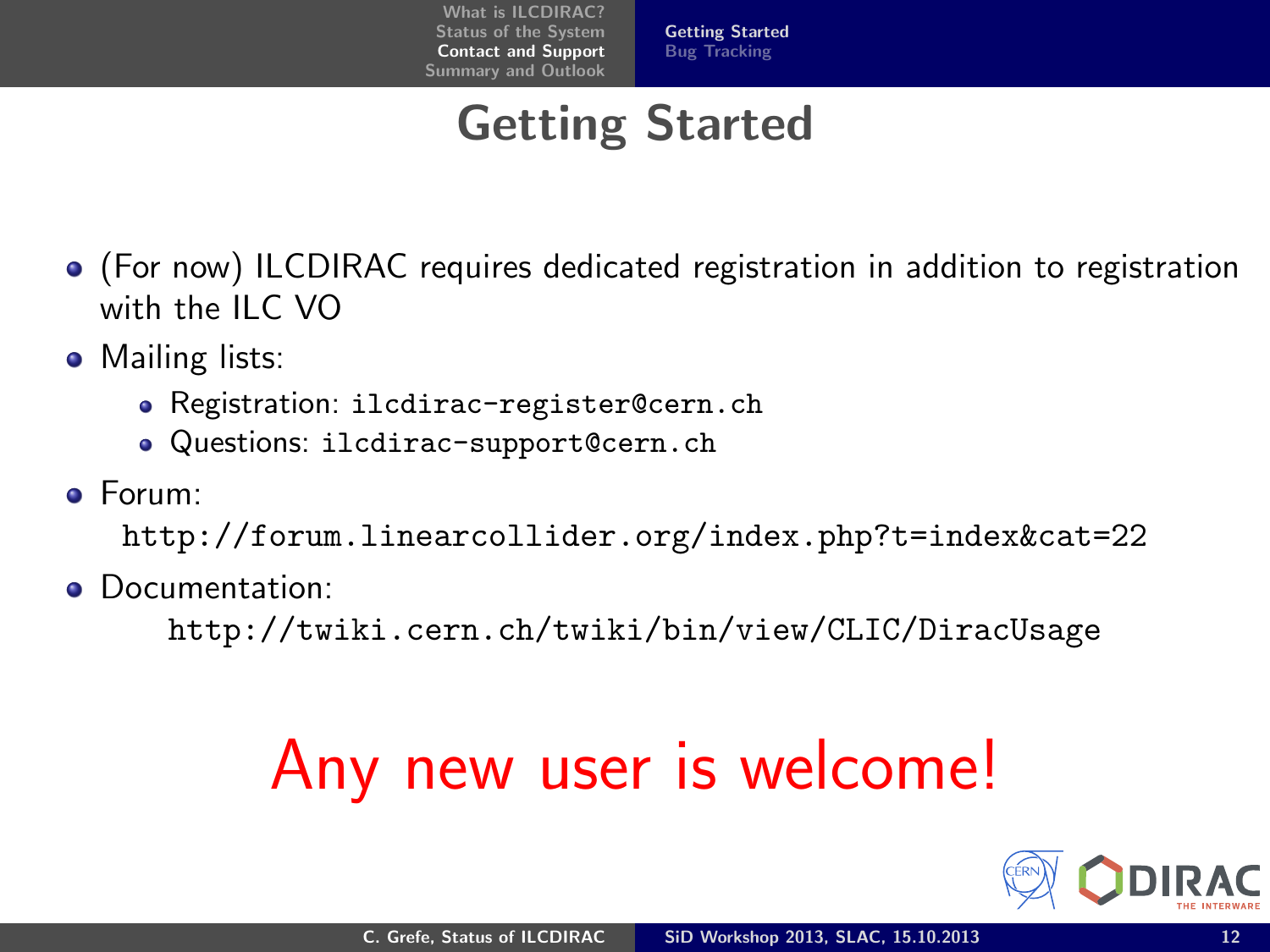<span id="page-13-0"></span>[Getting Started](#page-12-0) [Bug Tracking](#page-13-0)

## Bug Tracking

• JIRA is used for bug tracking:

<http://its.cern.ch/jira/browse/ILCDIRAC>

JIRA tickets can be created directly from the web interface ⇒no account required



#### Status 15.10.2013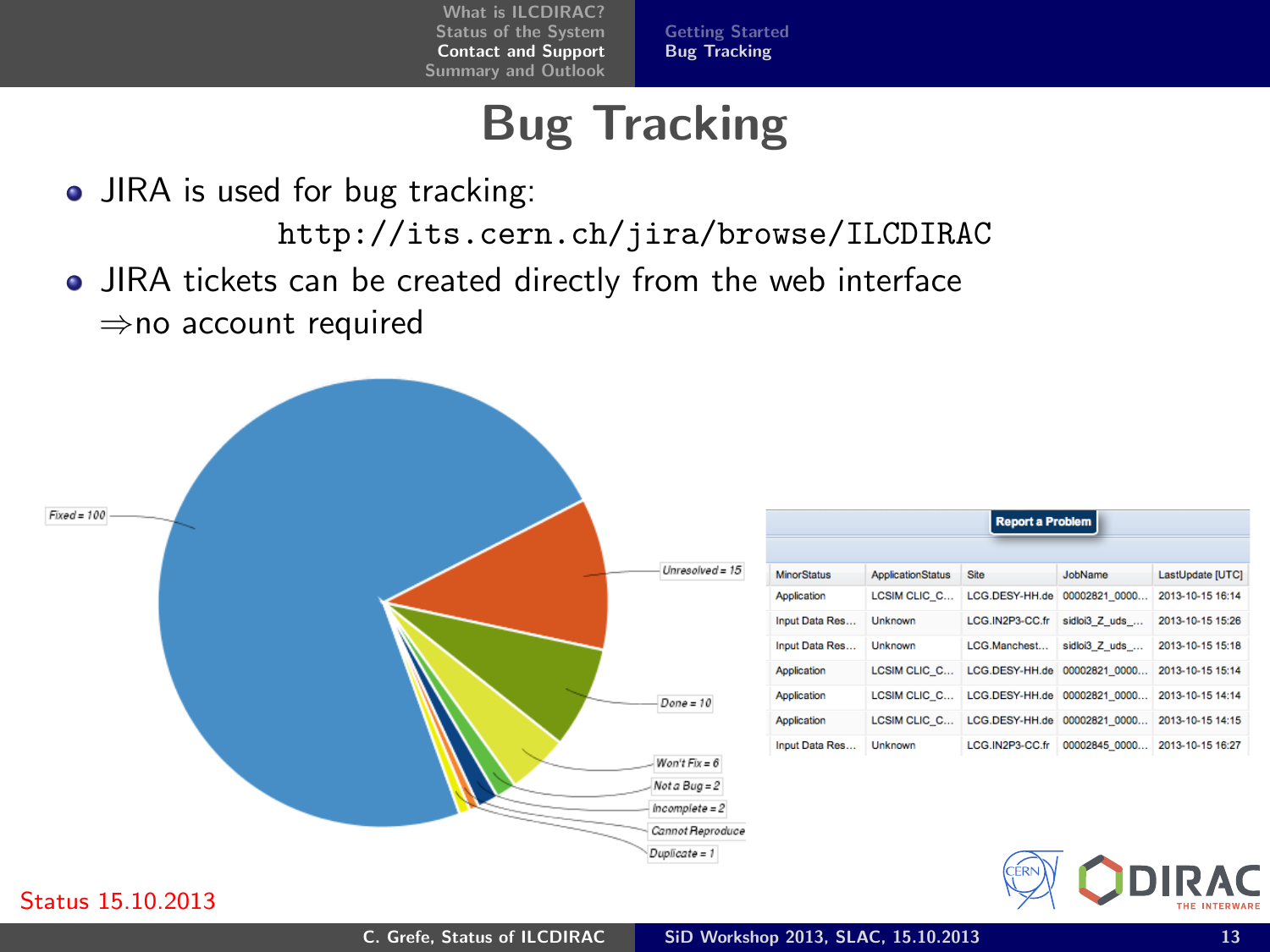## Summary and Outlook

- **ILCDIRAC** is stable
- Complete GRID solution providing dedicated interfaces for all linear collider applications
- Has proven extremely useful in the mass productions for CLIC and SiD
- ILD is now adopting it as their production system
- Active support from the CERN LCD group

<span id="page-14-0"></span>